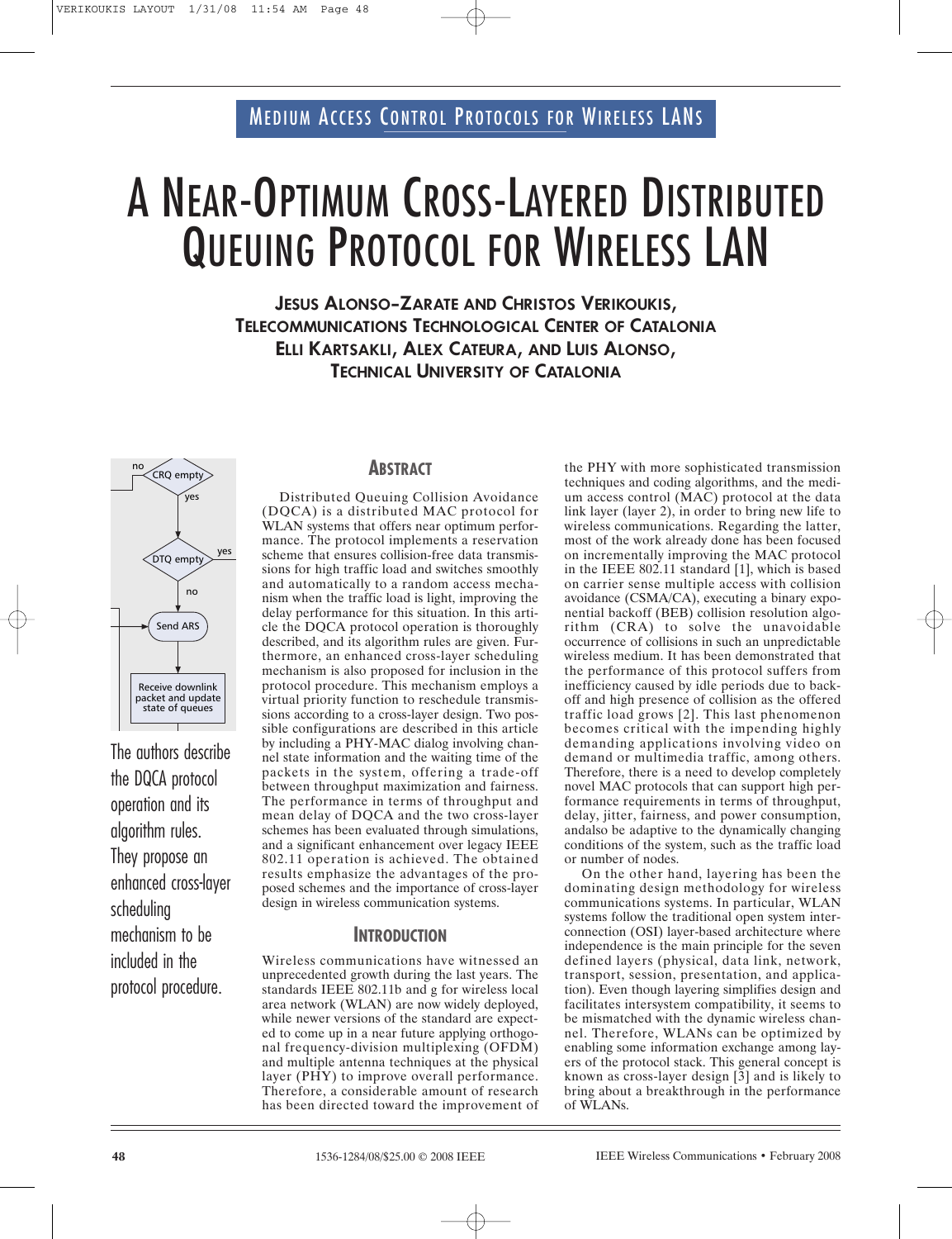In this context an innovative and efficient scheme for WLAN systems, called the Distributed Queuing with Collision Avoidance (DQCA) protocol, is presented. DQCA obtains near-optimum performance close to the theoretical maximum system capacity. Indeed, its throughput bounds, calculated in [4] without incorporating cross-layer design, demonstrate its potential to outperform current MAC protocols in 802.11 standards. This is achieved by adaptively combining the strengths of random access protocols under low traffic load, thus attaining low transmission delays, with the capabilities of reservation schemes for heavy traffic loads. Collisions are handled by a blocked access splitting algorithm that works in parallel with the data transmission process.

DQCA is based on the Distributed Queueing Random Access Protocol (DQRAP) presented in [5] by Xu and Campbell initially for the distribution of cable TV, which shows near-optimum performance independent of the amount of active terminals and offered data traffic. Since then, and due to the outstandingly near-optimum performance of DQRAP, some efforts have been made to adapt this two-distributed-queues concept to different environments. This is the case of Extended DQRAP (XDQRAP) [6] and Prioritized (DQRAP) [7] for wired centralized networks, Interleaved DQRAP for satellite applications with long propagation delays [8], or DQRAP based on code-division multiple access (DQRAP/CDMA) conceived for 3G cellular networks [9]. In this article the preliminary theoretical analysis presented in [4] has been extended to adapt the dual distributed queuing paradigm to the specific requirements of WLANs. A formal description of DQCA is presented, including a cross-layer approach for the management of the distributed queues that outperforms the rigid and suboptimal first in first out (FIFO) discipline.

The outline of this work is as follows: we include the detailed description of the DQCA protocol for WLANs. We devote a section to presenting the cross-layer approach of DQCA to reschedule the data transmissions. We present three different possible configurations of DQCA (with and without cross-layer) whose performance is compared through software simulations to the IEEE 802.11 MAC protocol. Finally, we present conclusions and description of the future ongoing research on the topic.

# **DQCA DESCRIPTION PROTOCOL OVERVIEW**

DQCA is a distributed high-performance medium access protocol designed for WLAN environments that behaves as a random access mechanism under low traffic conditions, and switches smoothly and automatically to a reservation scheme when traffic load grows. DQCA eliminates backoff periods and guarantees collision-free data transmissions for high traffic loads, and its performance is independent of the number of nodes transmitting in the system. In addition, this near-optimum performance is not degraded under high traffic conditions (as in slotted Aloha), and a maximum throughput is



■ **Figure 1.** *DOCA frame structure.* 

achieved and maintained even when the traffic load exceeds the channel capacity.

The main idea of DQCA is that the nodes may ask for channel access in a reserved time interval, thus confining collisions almost exclusively to a part of the frame. Any collisions are resolved by a blocked access *m*-ary tree-splitting CRA in FIFO order, managed by a distributed queue. Having once successfully sent an access request, a node enters another distributed queue (devoted to the scheduling of collision-free data transmission) and waits for its turn to transmit. The next section contains a thorough description of the DQCA protocol.

### **PROTOCOL DESCRIPTION**

An infrastructure wireless network wherein *N* nodes share a wireless channel in order to communicate with an access point (AP) is considered. The time axis is divided into continuous DQCA frames, which consist of three parts of different duration, as depicted in Fig. 1. The first two parts are devoted to the uplink communication from the nodes to the AP, while the third part is reserved for the downlink broadcast of control information by the AP.

The first part, also referred to as the contention window (CW), is divided into *m* control minislots. During those, and as long as no previous collisions in the system are pending resolution (blocked access CRA), nodes with data ready to transmit request access to the channel by sending an access request sequence (ARS). As discussed in detail in [5], with at least three minislots (*m* = 3), collision resolution works faster than the transmission of data; therefore, it is sufficient to ensure near-optimum performance of the protocol for any traffic load. Higher values of *m* attain slightly lower delay at the cost of increased overhead.

The operation of DQCA is based on the use of *m*-ternary feedback information on the state of each of the *m* minislots. The AP must be able to distinguish between idle, success, and collision state for each control minislot and must broadcast this information at the end of each frame.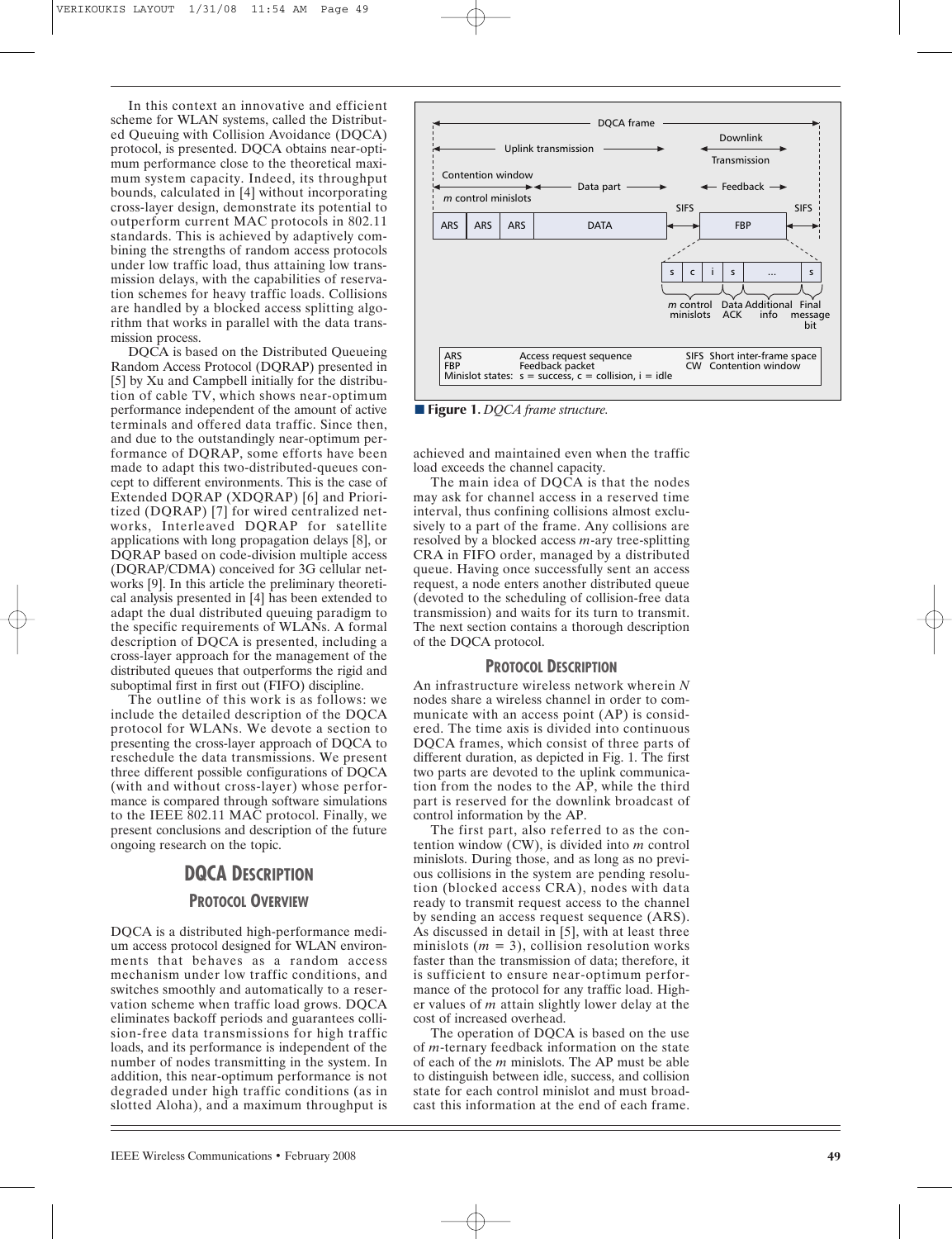In order to compensate for propagation delays, turn around times (to switch from receiving to transmit mode), and for processing purposes, the uplink and downlink transmissions are separated by a Short Inter Frame Space.

Therefore, an ARS is not required to contain any kind of actual information but must be properly selected in order to enable collision detection. Adopting the technique described in [10], each node may be assigned a unique bit pattern such that when two or more ARSs collide, the pattern of the overlapping signal is distinguishable from the original pattern of any single ARS.

The second part of the frame is reserved for the almost collision-free transmission of data packets one node at a time. This part is of fixed byte length (the time duration will depend on the actual transmission rate, thereby allowing the implementation of bit rate adaptation techniques) and large messages are fragmented into smaller packets. In any case, the frame could easily be adapted to support variable length data packets.

In the last part of the frame the AP broadcasts a feedback packet (FBP) that contains:

- Ternary feedback information on the state of all access minislots
- An acknowledgment (ACK) to verify the correct reception of data packets
- A final message bit that is set to 1 when the last packet of a message has been received and 0 when more packets of the same message are expected to follow

In certain configurations, the FBP may contain additional information, as explained later. Moreover, any possible automatic repeat request (ARQ) strategy may be used regarding the ACK part of the FPB.

In order to compensate for propagation delays and turnaround times (to switch from receiving to transmit mode), and for processing purposes, the uplink (CW and data slot) and downlink (FBP) transmissions are separated by a short interframe space (SIFS).

The protocol uses two logical distributed queues, the collision resolution queue (CRQ) and data transmission queue (DTQ), which handle collision resolution and data transmission scheduling, respectively. These two queues are represented at each station by simple integer values indicating the total length of the queues and the individual position of the station within the queues. Although each ARS is sent for a specific message, the position in the logical queue for that message is maintained by the requesting station as though it was the station itself who was within the queue, taking into account that this is only a logical allocation.

Therefore, the two queues are represented at every node by four integer counters, denoted TQ, RQ, pTQ, and pRQ. TQ is the number of messages (or nodes) awaiting transmission in the DTQ, while RQ is the number of collisions waiting for resolution in the CRQ. All nodes should have the same TQ an RQ values (i.e., they represent distributed queues). The other two integers, pTQ and pRQ, represent the position of each node within the DTQ and CRQ, respectively, and therefore may have different values for each node. They are set to zero whenever a node is in neither of the queues. Otherwise, their values range from 1 to TQ or RQ, with the value 1 indicating the head of the queues. In principle, every node, including those that do not have a message to transmit, must update

these counters upon reception of the FBP at the end of each frame by executing the set of rules described below. However, it is also convenient to periodically send the TQ and RQ values within the FBP to allow inactive nodes to leave and reenter the system, which in addition will increase robustness against possible miscounting errors for all nodes.

Three sets of rules are defined and executed at each node upon decoding the FBP. They are, in order of execution, the data transmission rules (DTRs), indicating who can transmit data in the following frame; request transmission rules (RTRs), implementing the collision resolution algorithm; and queuing discipline rules (QDRs), managing the updating of the queues. The DQCA operation flow chart is illustrated in Fig. 2 according to the previous discussion and the following rules.

### **DTRs**

- If there are no nodes waiting to transmit (TQ  $= 0$ ) and no collisions to be resolved (RQ  $=$ 0), every node with a message ready to be sent transmits an ARS in a randomly selected control minislot and the first packet of the message in the data part. This rule is referred to as the *immediate access rule*, and constitutes the only possible cause of a collision in the data part. However, it avoids an empty data frame and improves the packet transmission delay when the traffic load is low, when the probability of having a collision is also low.
- If a node is at the head of the data transmission queue ( $pTQ = 1$ ), it is enabled to transmit a packet in the following frame. If this packet is the last of a message, the node sets the final message bit to 1; otherwise, it sets it to 0.

### **RTRs**

- If there are no collisions pending to be resolved  $(RQ = 0)$  and there are transmissions scheduled  $(TQ > 0)$ , every node that is in neither queue ( $pTQ = 0$  and  $pRQ = 0$ ) and has a message ready to be sent randomly selects one of the *m* control minislots and transmits an ARS in the following frame.
- If a node is at the head of the collision resolution queue ( $pRQ = 1$ ), it randomly selects one of the *m* control minislots and transmits an ARS in order to try to resolve the collision in the following frame.

#### **QDRs**

- Each node increases the value of TQ by one unit for each control minislot with a successful state (indicating that a new node has entered the DTQ).
- The value of TQ is reduced by one unit if a data packet has been successfully transmitted and the final message bit was set to 1, since the transmitting node will leave the queue.
- If there are collisions pending to be resolved  $($ RQ  $>$  0 $)$ , the value of RQ is reduced by one unit, since those nodes at the head of CRQ will try to resolve their collision within the following frame.
- The value of RQ is incremented by one unit for each control minislot where an ARS collision occurred.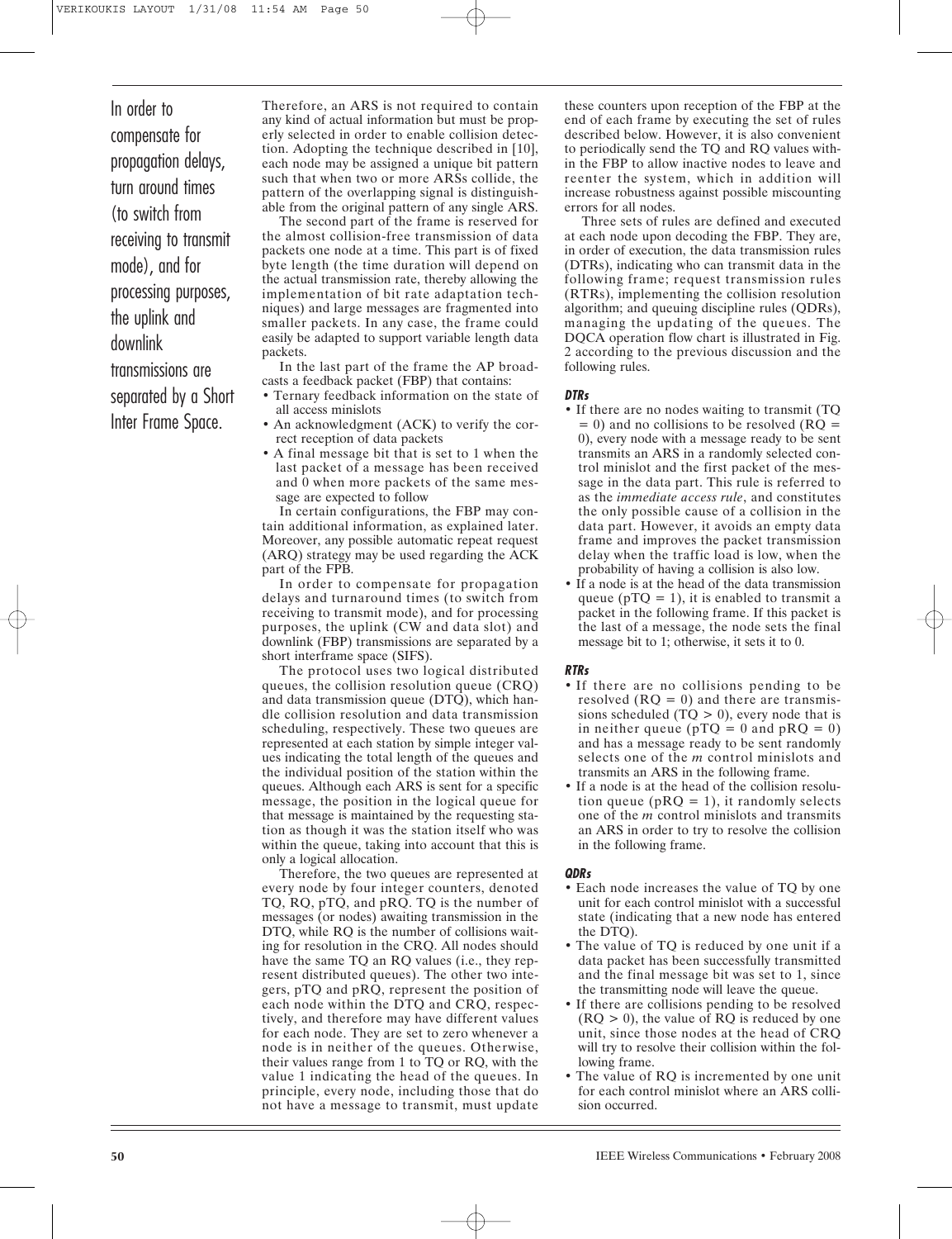

Three sets of rules are defined and executed at each node upon decoding of the FBP. They are, in order of execution, the data transmission rules (DTR), the request transmission rules (RTR), and the queuing discipline rules (QDR), managing the update of the queues.

■ **Figure 2.** *Flow chart of the DQCA algorithm.* 

• Each node calculates its own position in the queues (values for pTQ and pRQ). If the node has transmitted an ARS in a particular control minislot and the state of this control minislot was "success," the node sets its pTQ to the corresponding value at the end of TQ. It should be mentioned that the events of the control minislots are sorted by a time arrival criterion, meaning that a node with successful request at the first control minislot enters the data queue before a node whose request was sent at the second control minislot. If the ARS has collided, the node calculates its position among all the present collisions and sets pRQ to the corresponding value at the end of RQ. If the node has not sent any request, pTQ and pRQ follow the same update rules as TQ and RQ, respectively, as long as their initial values are non-zero.

## **DQCA OPERATIONAL EXAMPLE**

Figure 3 gives an example of the DQCA operation for  $m = 3$  control minislots, illustrating two successive frames in time. Nodes are denoted *ni* and their respective pointer values by pTQ*ni* and pRQ*ni*. It is assumed that in the exactly previous (i.e., the  $(k - 1)$ th) frame the CRQ is empty  $(RQ = 0)$ , the DTQ contains two nodes  $(n_1, n_2)$ , with  $TQ = 2$ ), and  $n_1$  has transmitted a packet  $(pTQn_1 = 1)$ . Three new messages have also arrived at nodes  $n_3$ ,  $n_4$ , and  $n_5$ .

At the first (i.e., the *k*th) frame under examination, *n*<sup>4</sup> randomly selects the first control minislot, and  $n_3$  and  $n_5$  the third one, and they transmit an ARS. In the data part of the same frame,  $n_1$  continues and completes its message transmission. The AP detects the state of all the control minislots (Success — Idle — Collision, respectively) and incorporates this information into the FBP. It also acknowledges correct reception of the data packet and sets the final message bit to 1, indicating the exit of  $n_1$  from the DTQ. The successful state of the first control minislot causes all the nodes to increase TQ by one unit, while the collision of the third minislot leads to an increase of  $RO (RO = 1)$ . TO is then reduced by one for the successful data transmission. The nodes set their pTQ and pRQ values appropriately, with  $n_4$  entering the DTQ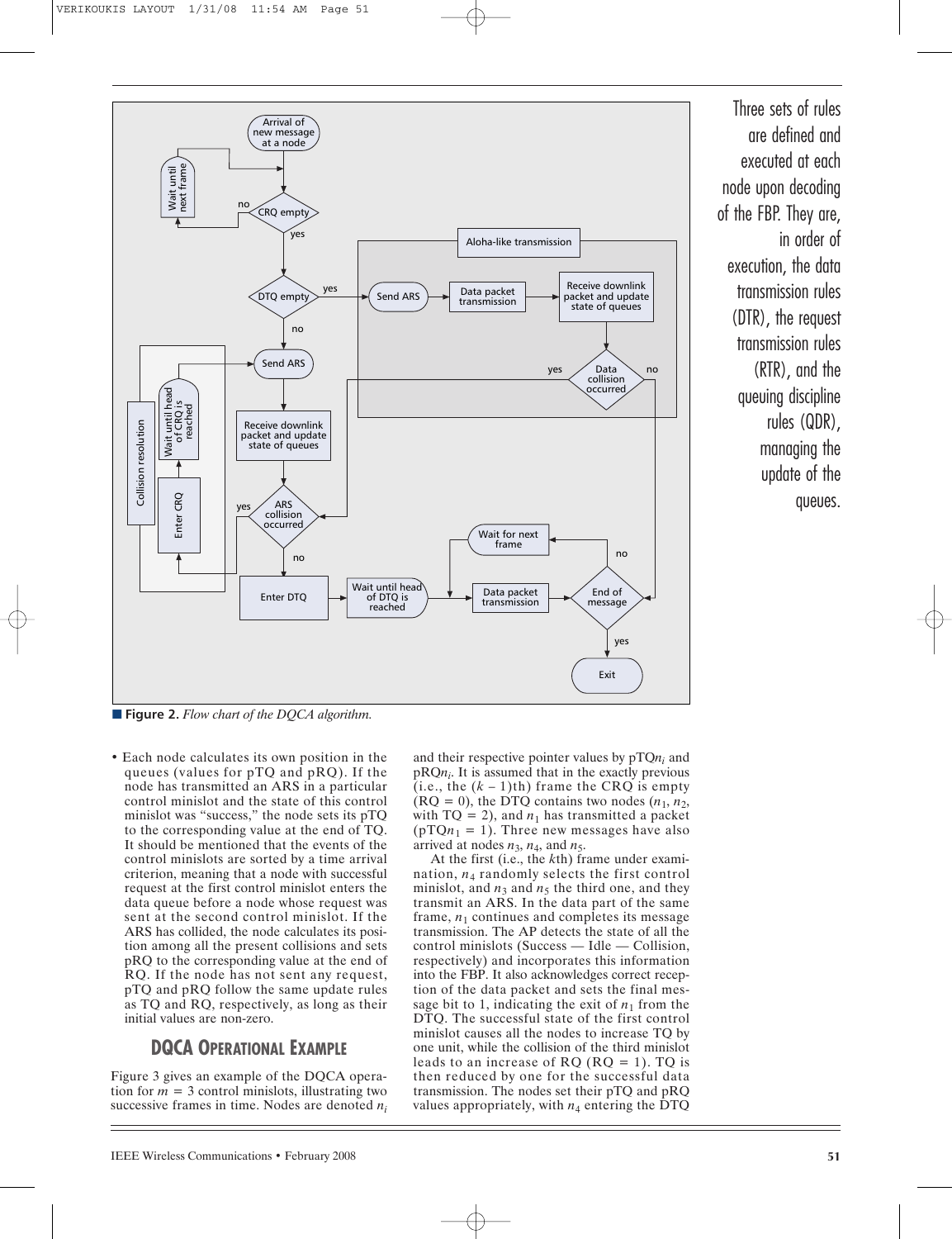

■ **Figure 3.** *Example of the DOCA operation.* 

in the second position ( $pTQn_4 = 2$ ), and  $n_3$  and  $n_5$  entering the CRO ( $p\overline{RO} = 1$  for both).

In the CW of the second (i.e.,  $(k+1)$ th) frame the CRA is initiated, and the two nodes at the head of the CRQ send an ARS to a randomly selected control minislot. In the meantime,  $n_2$ , at the head of DTQ, transmits the first packet of its message (with more to follow). The FBP reveals that the ARS and data transmission have been successful, and that the final message bit is 0. All nodes decrease RQ by one unit, since one collision has been resolved, and increase TQ by  $2$  (TQ = 4, RQ  $= 0$ ) for the two successful ARSs. The nodes  $n_3$  and  $n_5$  enter the DTQ in the order in which the ARS had been sent within the CW (first  $n_5$ ) and then  $n_3$ ). This process will continue for the next frames.

# **DQCA CROSS-LAYER DESIGN**

The performance of WLANs can benefit from exchange of information between different layers of the protocol stack. In this section a cross-layer mechanism for enhanced data transmission scheduling is proposed. In particular, instead of FIFO, the transmission order is determined by a virtual priority function (VPF).

The FBP contains the required information to enable all nodes to calculate the VPF associated to every node in the DTQ. Then these values are sorted in descending order of VPF, and the node with the higher VPF is enabled to transmit. If more than one node have the same VPF value, priority is given to the one with the longest waiting time in the DTQ (i.e., smallest pTQ value).

The VPF may allow the establishment of a cross-layer dialog between different entities at different layers of the protocol stack striving to improve any figure of merit. On the other hand, by defining the VPF as a constant value, operation without cross-layer dialog may be considered. It is also worth mentioning that the exchange of information between stations and the AP may be done by attaching the cross-layer information to the downlink FBP.

## **STUDY CASES**

The performance of DQCA has been evaluated through computer simulations in an infrastructure WLAN system where a number of data nodes communicate with an AP through a shared radio channel. The performance of three different configurations of DQCA with different VPFs is compared to that attained by IEEE 802.11b for WLAN [1]. The high rate direct sequence spread spectrum (HR-DSSS) PHY defined in IEEE 802.11b with four available rates (1, 2, 5.5, and 11 Mb/s) has been considered, although the DQCA could also be applied above any other PHY specification. The considered system model and the selection of VPF are described next.

## **CHANNEL MODEL**

An error-free slow varying channel has been considered. The channel model calculates the probability of each node transmitting at a certain available maximum bit rate. The model implements a four-state discrete Markov chain similar to the one in [11] where each state represents one of four available bit rates. The idea is based on the fact that although wireless channels are characterized by fast fading, some correlation exists between the current transmission state and the immediate previous state. This means that, for instance, an 802.11b node able to transmit at 1 Mb/s will probably not be able to transmit at 11 Mb/s after a period of time smaller than or similar to the coherence time. The Markov chain is represented by a transition matrix *P*. This matrix is used by each node in the system to select a new transmission rate every time the coherence time has elapsed. Without loss of generality, the actual matrix *P* used in the scenario is

| future state |  |          |  |  |                                                                                                                                                                                                  |  |
|--------------|--|----------|--|--|--------------------------------------------------------------------------------------------------------------------------------------------------------------------------------------------------|--|
|              |  | 2 5.5 11 |  |  |                                                                                                                                                                                                  |  |
|              |  |          |  |  | $P = \begin{bmatrix} 0.5 & 0.4 & 0.1 & 0 \\ 0.2 & 0.5 & 0.2 & 0.1 \\ 0.1 & 0.1 & 0.5 & 0.3 \\ 0 & 0.2 & 0.3 & 0.5 \end{bmatrix} \begin{bmatrix} 1 \\ 2 \\ 5.5 \\ 11 \end{bmatrix}$ current state |  |
|              |  |          |  |  |                                                                                                                                                                                                  |  |
|              |  |          |  |  |                                                                                                                                                                                                  |  |
|              |  |          |  |  |                                                                                                                                                                                                  |  |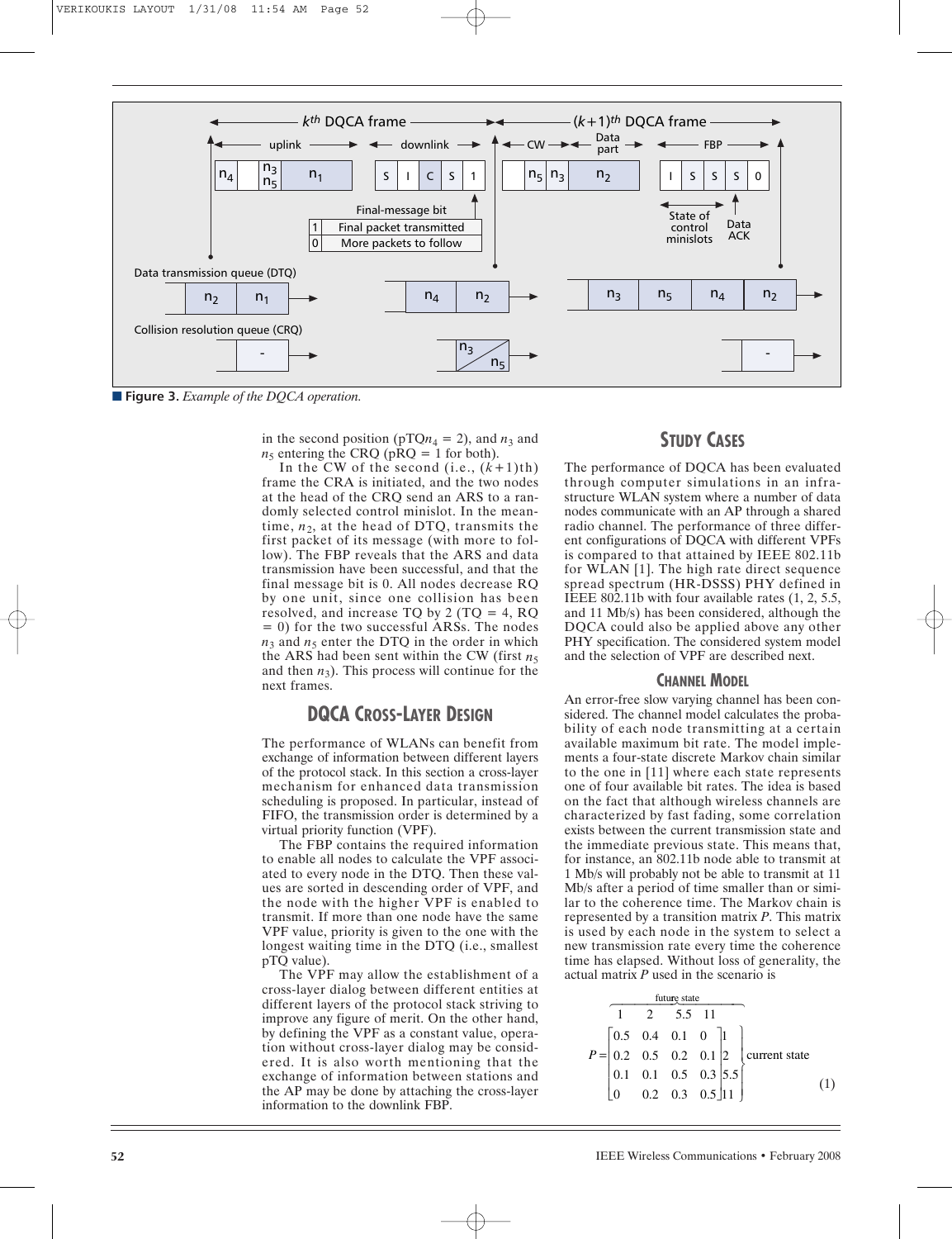The rows in *P* represent the current state (i.e., the current available transmission rate index). Columns represent the future state (available transmission rate) once the coherence time has elapsed. The selected values for *P* are only an example, and represent a relatively hostile channel in which nodes are more likely to transmit at rates of 2 or 5 Mb/s. Of course, any other values for *P* could be tested to model different channel scenarios.

## **SYSTEM PARAMETERS**

A system with 20 mobile nodes that generate variable data traffic loads has been considered. Data traffic generation is Poisson distributed, and the size of the messages follows an exponential distribution with mean of  $10L<sub>d</sub>$  bytes, where  $L_d$  is the number of bytes per packet, transmitted in each DQCA or IEEE 802.11b data frame, respectively. In the simulations a packet size of  $L_d$  = 2312 bytes has been considered. The data service does not accept any loss of packets but can tolerate reasonably large delays. An upper limit of 1 s for data mean delay has been defined.

The MAC-specific parameters are summarized in Table 1. All control packets (FBP, request to send [RTS], clear to send [CTS], and ACK) are sent at the minimum rate of 1 Mb/s in order to ensure reliable transmission and backward compatibility. As the ARS packets have no information bits [9], their size is expressed in terms of transmission time. Large messages are fragmented into packets of size  $\bar{L}_d$  and transmitted in consecutive frames. The FBP consists of 2 bytes for the frame control (FC) field, 6 bytes for feedback information, 1 byte for the ACK, and 4 bytes for the frame control sequence (FCS).

## **DQCA CONFIGURATION**

Three different DQCA configurations have been considered by defining different VPFs:

- DQCA: The VPF is defined as a constant value for all nodes. In this case the DTQ operation behaves as a FIFO scheduler; therefore, no cross-layer mechanism is applied.
- DQCA-VPF1: The VPF value for each node is defined as the value of its available transmission rate. An opportunistic scheduling scheme is obtained using this VPF. Therefore, those nodes with better channel conditions will attain access to the channel, thus maximizing the throughput of the network. However, this mechanism reduces fairness among nodes, since those with bad channel conditions may be forced to wait for long periods of time.
- DQCA-VPF2: The VPF value for each node is defined as the ratio of the available bit rate of the node to its position in the DTQ. This scheme increases fairness as nodes with a bad channel are given a greater chance to transmit if they have been in the DTQ for a long time.

In the latter two cases the FBP must include the available transmission rates of all the nodes in the DTQ, required for the calculation of the respective VPF values. Since a set of four rates is supported by the considered PHY (802.11b), 2 bits suffice for their representation. This number of control bits should be adjusted accordingly for different PHY settings. As the number of nodes in the DTQ is expressed by the TQ value, an

| <b>Common MAC parameters</b> |            |  |  |  |  |  |
|------------------------------|------------|--|--|--|--|--|
| MAC header length            | 34 bytes   |  |  |  |  |  |
| PHY header duration          | 96 µs      |  |  |  |  |  |
| <b>SIFS</b>                  | $10 \mu s$ |  |  |  |  |  |
| Data packet size $L_d$       | 2312 bytes |  |  |  |  |  |
| <b>IEEE 802.11b</b>          |            |  |  |  |  |  |
| RTS length                   | 20 bytes   |  |  |  |  |  |
| <b>CTS</b> length            | 14 bytes   |  |  |  |  |  |
| <b>ACK length</b>            | 14 bytes   |  |  |  |  |  |
| Slot time                    | $20 \mu s$ |  |  |  |  |  |
| <b>DIES</b>                  | $50 \mu s$ |  |  |  |  |  |
| CWmin                        | 31         |  |  |  |  |  |
| <b>CWmax</b>                 | 1023       |  |  |  |  |  |
| <b>DQCA</b>                  |            |  |  |  |  |  |
| Number of control slots m    | 3          |  |  |  |  |  |
| <b>ARS</b> duration          | $10 \mu s$ |  |  |  |  |  |

The VPF may allow the establishment of a cross-layer dialogue between different entities at different layers of the protocol stack striving to improve any figure of merit. On the other hand, by defining the VPF as a constant value, the operation without cross-layer dialogue may be considered.

**■ Table 1.** *MAC layer parameters.*

FBP overhead for DQCA VPF1

FBP length 13 bytes

FBP overhead for DQCA VPFT  $(2\times TQ)$  bits<br>and 2

overhead of  $2 \times TO$  bits is required, rounded up to the closest number of bytes (this rounding up has been considered for feasibility reasons). It is worth mentioning that since this information might become stale as time goes by, it could be possible and convenient to periodically transmit some refresh channel state information frames to update the available rates of each node in the DTQ, as described in [12].

#### **SIMULATION RESULTS**

A C++ based simulator has been developed for the evaluation of the proposed MAC mechanism. The performance in terms of throughput and mean delay vs. the offered traffic load has been plotted for the three aforementioned DQCA configurations. Throughput is defined as the correctly received data bits per time unit, and mean packet transmission delay is the average waiting time of the packets from generation until complete transmission. As a reference and to emphasize the enhancement achieved by DQCA, the performance metrics of 802.11b with the RTS/CTS mechanism enabled are also given.

Figure 4 depicts throughput vs. offered load. For lighter traffic conditions the throughput increases linearly with the offered load, since all packets generated are transmitted. At some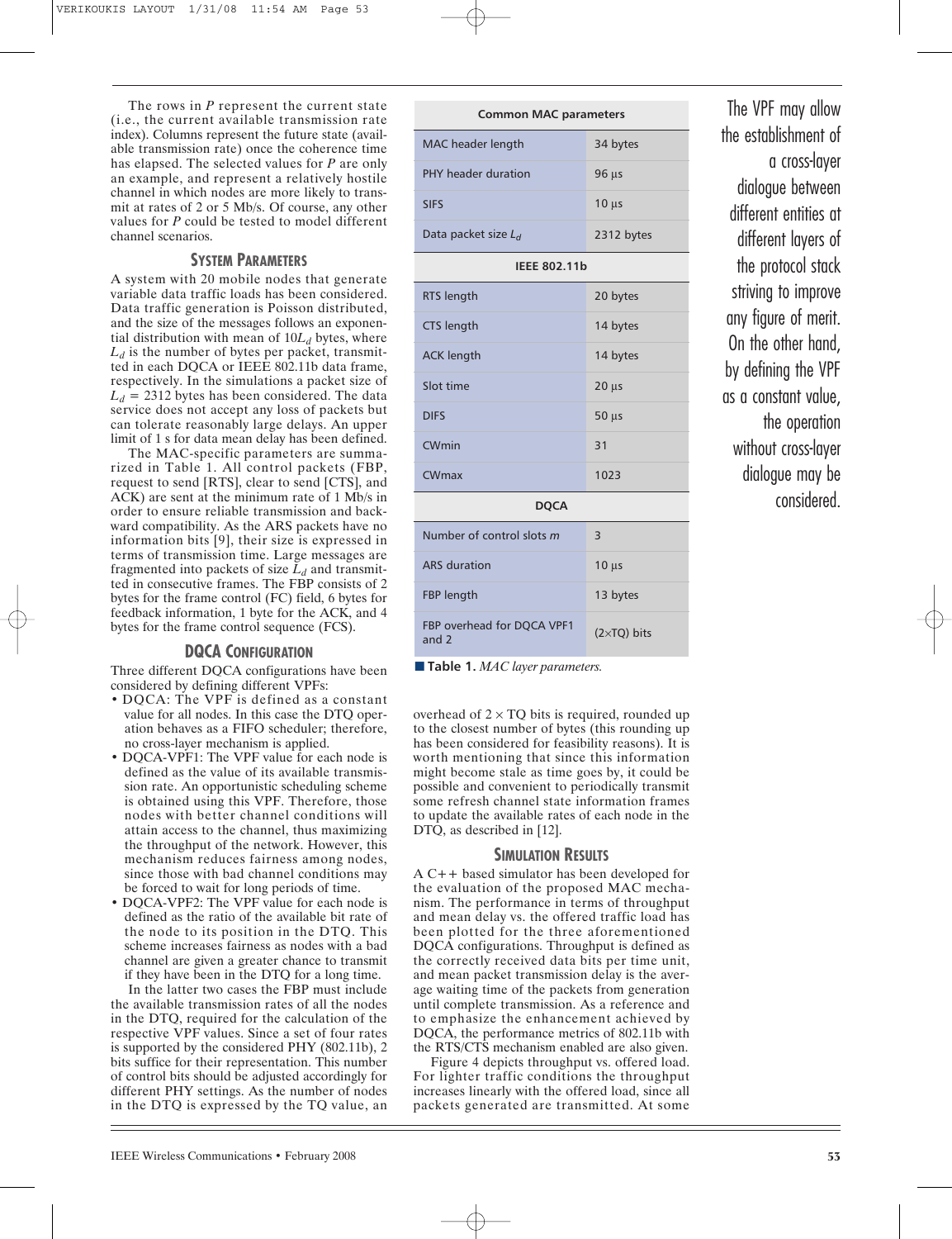

■ **Figure 4.** *Throughput vs. offered load.* 



■ **Figure 5.** *Mean packet transmission delay vs. offered load.* 

point the curves stabilize, indicating the maximum achievable throughput for each MAC algorithm. As a first observation, it is clear that the legacy 802.11 MAC has fairly poor performance. Although the maximum PHY supported rate is 11 Mb/s, the actual achieved throughput does not exceed 1.3 Mb/s. This inefficiency is caused by the MAC layer overhead (including RTS, CTS, and ACK), the presence of data collisions, channel hostility, and the time wasted due to backoff idle periods. On the other hand, when DQCA is applied, a significant enhancement is achieved, attributed to the reduced protocol overhead (i.e., ARS, FBP) and almost collisionfree data transmissions. For the most basic DQCA configuration, the maximum achieved throughput value is above 2.5 Mb/s.

The use of cross-layer scheduling further boosts performance. Both proposed configurations (DQCA-VPF1, DQCA-VPF2) attain higher maximum throughput values than either 802.11 or DQCA. In particular, DQCA-VPF1 provides the most significant throughput gain since at any time the node with the highest available rate is enabled to transmit. Consequently, the higher PHY-supported rates (5.5, 11 Mb/s) are employed most of the time. DQCA-VPF2

throughput performance is bounded between DQCA-VPF1 and DQCA, thus achieving a compromise between efficiency (opportunistic scheduling) and fairness among nodes (FIFO transmission discipline).

Mean delay vs. offered load is illustrated in Fig. 5. Again, 802.11b suffers from longer delays (no lower than 100 ms), mainly caused by the backoff mechanism. DQCA, with parallel operation of channel access and data transmission, manages to decrease the delay values on a scale of 50–60 ms. The mean delay is even lower for the two cross-layer schemes, in which higher transmission rates are generally employed, thus reducing the transmission duration of data packets. Comparing the latter schemes, DQCA-VPF1 offers higher packet transmission delay than DQCA-VPF2 due to the longer periods of time nodes with bad channel conditions have to wait for access to the channel. However, since the saturation throughput of DQCA-VPF2 is higher, the delay remains at low values for larger traffic loads.

## **CONCLUSIONS**

The DQCA MAC protocol is presented in this article as an innovative step toward the definition of novel MAC protocols for WLANs capable of dealing with the demanding and dynamic nature of new multimedia applications. By separating the resolution of collisions and the scheduling of data transmission into two distributed logical queues, throughput close to the maximum capacity is achieved; more important, the maximum throughput is ensured regardless of the number of active nodes or the traffic load offered to the network. Both simulation and analytical results show improved performance over the current most extended standard for WLANs. In light of actual implementation of the protocol, it is worth mentioning that DQCA could operate on top of any PHY layer. The possible backward compatibility of the MAC protocol with the IEEE 802.11 MAC protocol is currently being studied. In addition, current ongoing research is focused on adapting the ideas of DQCA to distributed ad hoc networks and cooperative communications, as well as supporting heterogeneous traffic with quality of service and exploiting the benefits of spatial diversity by using MIMO schemes.

## **ACKNOWLEDGMENTS**

This work has been partially funded by the Research Projects PlaNetS (FIT 330220-2005- 111), LOOP (FIT-330215-2007-8), ETECLAS (TEC2005-07326-C02-01/TCM), and PERSEO (TEC2006-10459/TCM).

## **REFERENCES**

- [1] IEEE . 802.11 WG, "Wireless LAN Medium Access Control (MAC) and Physical Layer (PHY) Specifications," 1999.
- [2] G. Bianchi, "Performance Analysis of the IEEE 802.11 Distributed Coordination Function," *IEEE JSAC*, vol. 18, Mar. 2000, pp. 535–47.
- [3] G. S. Shakkottai, T. S. Rappaport, and P. C. Karlsson, "Cross-Layer Design for Wireless Networks," *IEEE Commun. Mag.*, vol. 41, No. 10, Oct. 2003, pp. 74–80.
- [4] L. Alonso, R. Ferrús, and R. Agustí, "WLAN Throughput Improvement via Distributed Queuing MAC," *IEEE Commun. Lett.*, vol. 9, no. 4, Apr. 2005, pp. 310–12.